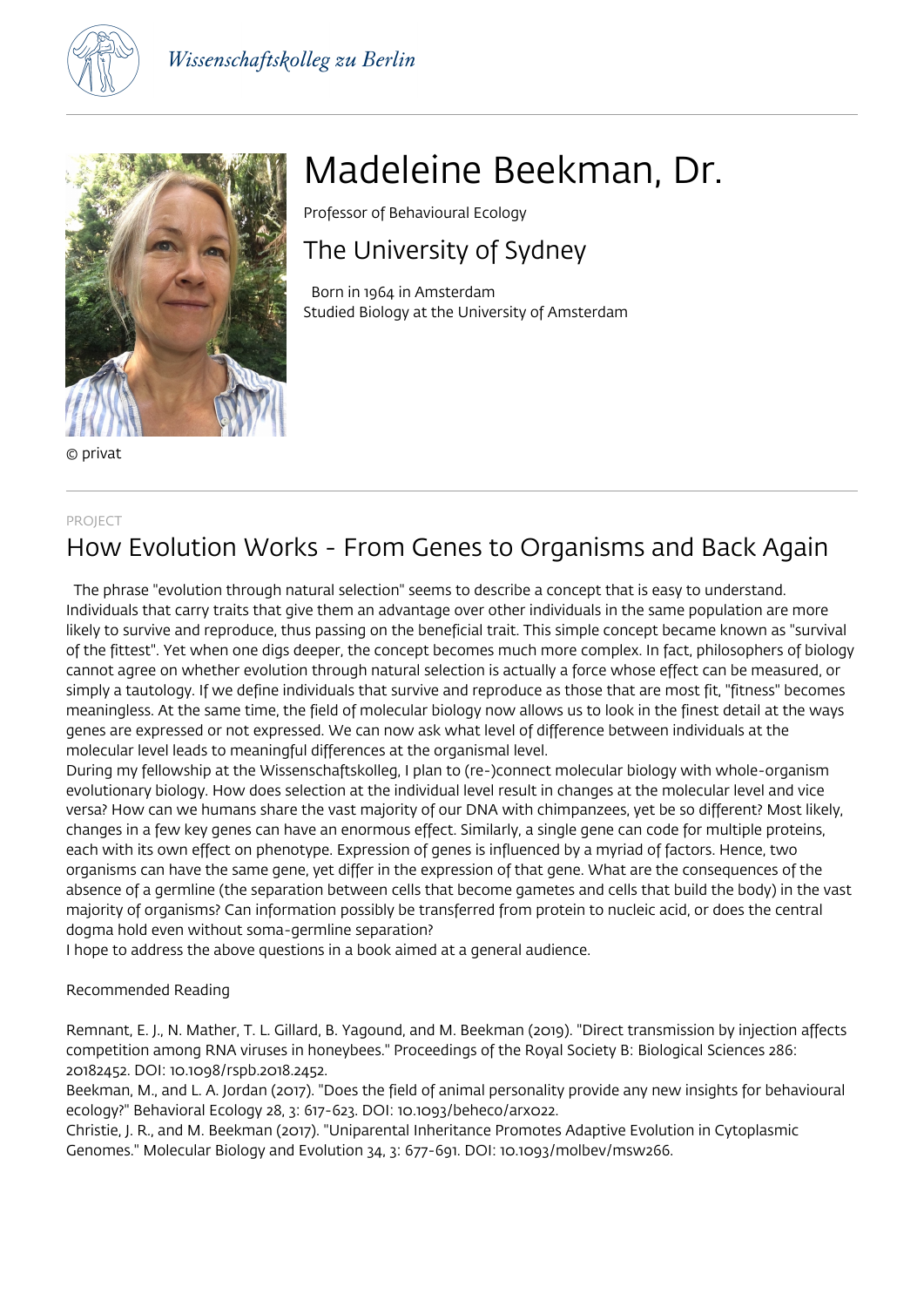### TUESDAY COLLOQUIUM, 02.02.2021

## Why We Are Just an Ape - the Story of Evolution

 Life evolved about 3.8 billion years ago. First life comprised of single cells, life forms we can still find today. How did the immense diversity of life evolve from those first cells?

Since Charles Darwin and Alfred Russell Wallace, we understand that new species evolve from a common ancestor by the slow but steady accumulation of small changes. The essence of Darwin and Wallace's concept of evolution through natural selection is simple. More offspring are produced, on average, than can survive to reproduce themselves. Unless resources, such as food, space, mates, constantly increase, an unlikely scenario, living organisms compete for existence. Those that have some characteristic that make them better able to survive and reproduce, have a higher chance to leave more descendants than others.

Darwin and Wallace had no idea of inheritance but did know that in order for their theory to work, characteristics had to be transmittable to offspring. These days we know a lot about inheritance. We understand the structure of DNA. We know how DNA codes for proteins, the building blocks of organisms. We can study gene regulation. And if you want you can have your whole genome sequenced, for almost nothing. But to what extent do we understand the evolutionary process better? How do changes at the level of genes affect organisms?

For years I have been intrigued by this question. How does evolution really work? But this is a big question. To try and answer it without getting too lost in details, I decided to frame my answer in the context of human evolution. Our closest living relatives are the common chimpanzee and the pygmy chimpanzee, or bonobo. We last shared a common ancestor between 7 and 5 million years ago. In evolutionary time, that is a very short time. Yet, a lot has happened in that time. Unlike chimpanzees, we have left Earth (actually one chimp did too, but not by choice; in 1961 Enos was the first and only chimp to orbit the Earth). We create our own environment and destroy that of others. We write poetry and produce art. What processes have led to the rapid divergence between the evolutionary lineage that led to chimpanzees, and the one that led to us? And why are we the one that made it, and not any of the other species of human that once roamed the Earth?

I will focus on some of the main processes that have made us what we are today. Some of those processes are simple genetics. Others are the results of flukes. Others still, simply luck. Together they provide insights into the evolutionary process, and why sometimes change can be very quick.